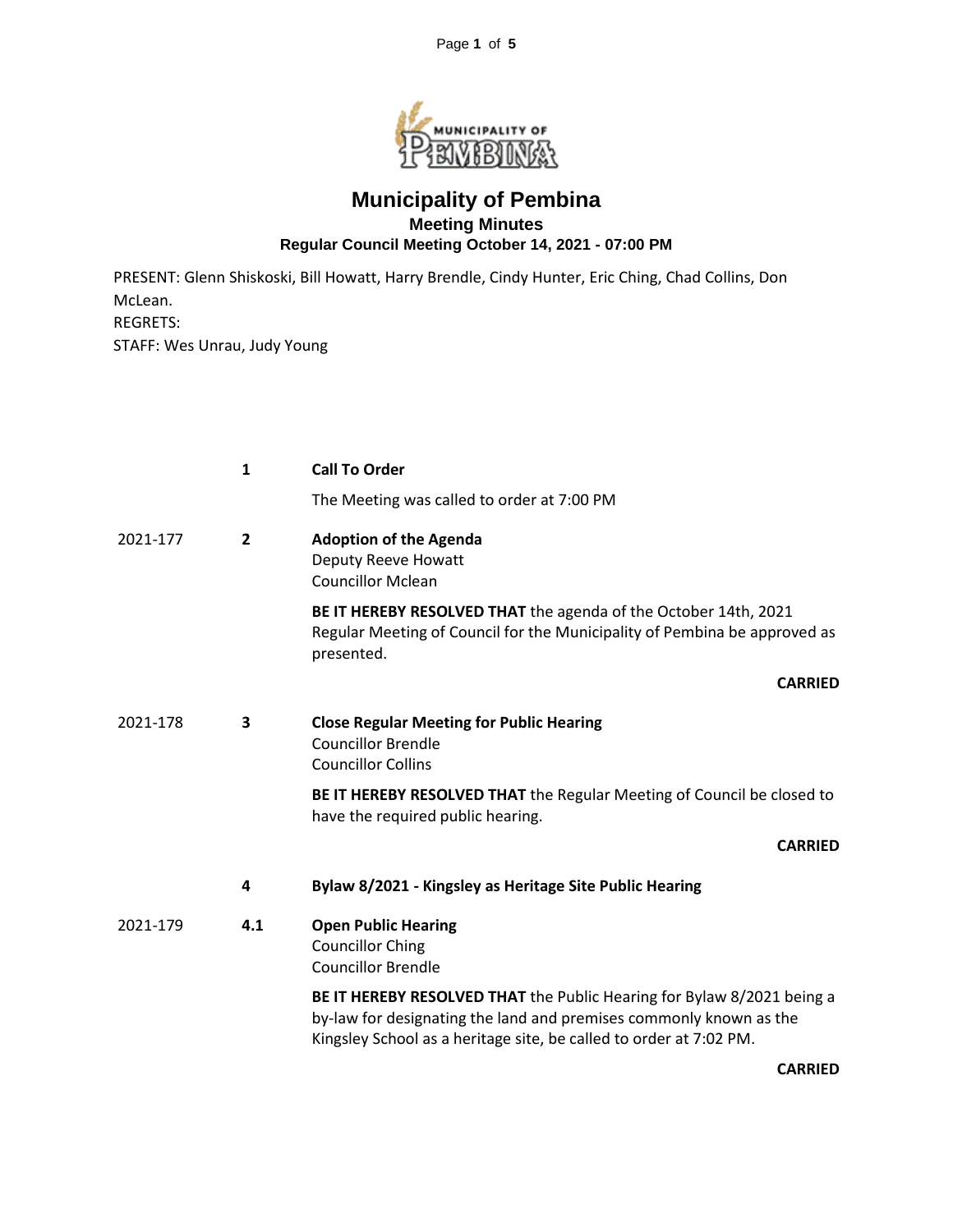| 2021-180 | 4.2            | <b>Close Public Hearing</b><br><b>Councillor Mclean</b><br>Deputy Reeve Howatt                                                                                            |  |
|----------|----------------|---------------------------------------------------------------------------------------------------------------------------------------------------------------------------|--|
|          |                | BE IT HEREBY RESOLVED THAT the Public Hearing of Bylaw 8/2021 be<br>adjourned at 7:05 PM.                                                                                 |  |
|          |                | <b>CARRIED</b>                                                                                                                                                            |  |
| 2021-181 | 5              | <b>Open Regular Meeting</b><br><b>Councillor Brendle</b><br><b>Councillor Collins</b>                                                                                     |  |
|          |                | BE IT HEREBY RESOLVED THAT the Regular Meeting of Council now<br>resume.                                                                                                  |  |
|          |                | <b>CARRIED</b>                                                                                                                                                            |  |
| 2021-182 | 6              | <b>Adoption of the Minutes</b><br><b>Councillor Mclean</b><br>Deputy Reeve Howatt                                                                                         |  |
|          |                | BE IT HEREBY RESOLVED THAT the minutes of the September 9, 2021<br>Regular Meeting of the Council for the Municipality of Pembina be<br>approved as presented.            |  |
|          |                | <b>CARRIED</b>                                                                                                                                                            |  |
|          | $\overline{ }$ | <b>Business Arising From Minutes</b>                                                                                                                                      |  |
|          | 8              | <b>Finance</b>                                                                                                                                                            |  |
| 2021-183 | 8.1            | <b>Outstanding Accounts for Payment</b><br><b>Councillor Collins</b><br><b>Councillor Brendle</b>                                                                         |  |
|          |                | BE IT HEREBY RESOLVED THAT Council authorize the payment of<br>outstanding municipal accounts from cheque numbered 20211110 to<br>20211270 in the amount of \$947,406.12. |  |
|          |                | <b>CARRIED</b>                                                                                                                                                            |  |
| 2021-184 | 8.2            | <b>Financial Statement to September 30, 2021</b><br><b>Councillor Ching</b><br><b>Councillor Mclean</b>                                                                   |  |
|          |                | BE IT HEREBY RESOLVED THAT Council approves the September 2021<br><b>Financial Statement.</b>                                                                             |  |
|          |                | <b>CARRIED</b>                                                                                                                                                            |  |
|          |                |                                                                                                                                                                           |  |

**9 By Laws & Policies**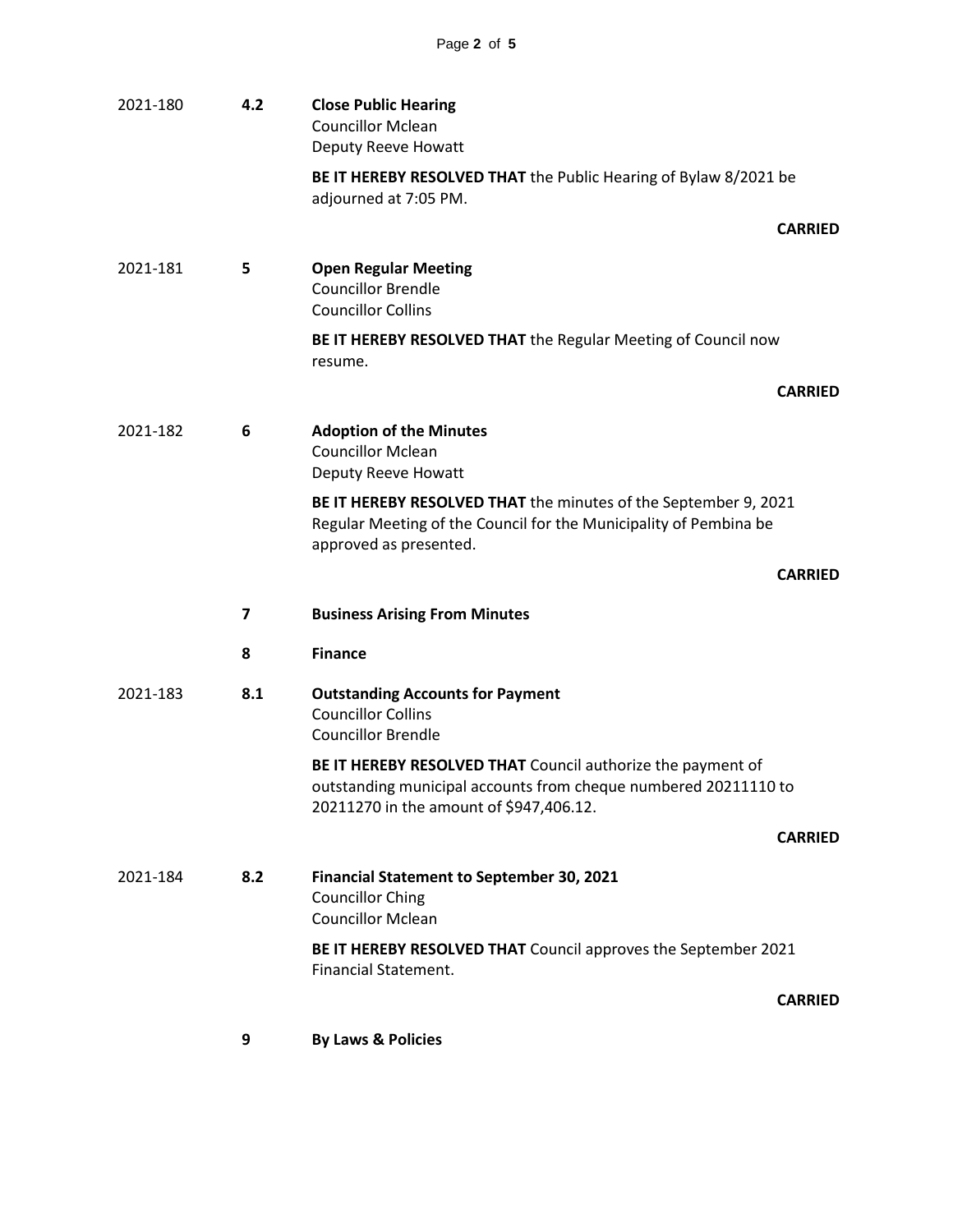|          | 9.1  | <b>Waste Management Bylaws</b>                                                                                                                                                          |
|----------|------|-----------------------------------------------------------------------------------------------------------------------------------------------------------------------------------------|
| 2021-185 | 9.2  | Bylaw 8/2021 - Kingsley as Heritage Site - 2nd Reading<br>Deputy Reeve Howatt<br><b>Councillor Brendle</b>                                                                              |
|          |      | BE IT HEREBY RESOLVED THAT Bylaw 8/2021, being a Bylaw to designate<br>the land and premises commonly known as the Kingsley School as a<br>heritage site, be read a 2nd time.           |
|          |      | <b>CARRIED</b>                                                                                                                                                                          |
| 2021-186 | 9.3  | Bylaw 9/2021 - Fire Prevention, Regulation and Control<br><b>Councillor Ching</b><br><b>Councillor Brendle</b>                                                                          |
|          |      | BE IT HEREBY RESOLVED THAT bylaw 9/2021, being a Bylaw for the<br>prevention, regulation and control of fires within the Municipality of<br>Pembina, be read a 1st time.                |
|          |      | <b>CARRIED</b>                                                                                                                                                                          |
| 2021-187 | 9.4  | Bylaw 10/2021 - Wild & Domestic Animals Bylaw<br><b>Deputy Reeve Howatt</b><br><b>Councillor Collins</b>                                                                                |
|          |      | BE IT HEREBY RESOLVED THAT bylaw 10/2021, being a Bylaw to prohibit<br>the keeping of livestock in the LUD's of Darlingford, La Riviere and the Town<br>of Manitou, be read a 1st time. |
|          |      | <b>CARRIED</b>                                                                                                                                                                          |
| 2021-188 | 9.5  | Bylaw 16/2021 - Parking bylaw<br><b>Councillor Mclean</b><br><b>Councillor Brendle</b>                                                                                                  |
|          |      | BE IT HEREBY RESOLVED THAT bylaw 16/2021, being a Bylaw for the<br>regulation of parking in the LUD's of Darlingford, La Riviere and the Town of<br>Manitou, be read a 1st time.        |
|          |      | <b>CARRIED</b>                                                                                                                                                                          |
|          | 10   | <b>Delegations</b>                                                                                                                                                                      |
|          | 11   | Correspondence                                                                                                                                                                          |
|          | 12   | <b>Reports of Committees</b>                                                                                                                                                            |
|          | 12.1 | <b>Infrastructure Committee</b>                                                                                                                                                         |
|          | 12.2 | <b>Personnel Committee</b>                                                                                                                                                              |
|          | 12.3 | <b>Machinery Committee</b>                                                                                                                                                              |
|          | 12.4 | <b>Finance &amp; Administration</b>                                                                                                                                                     |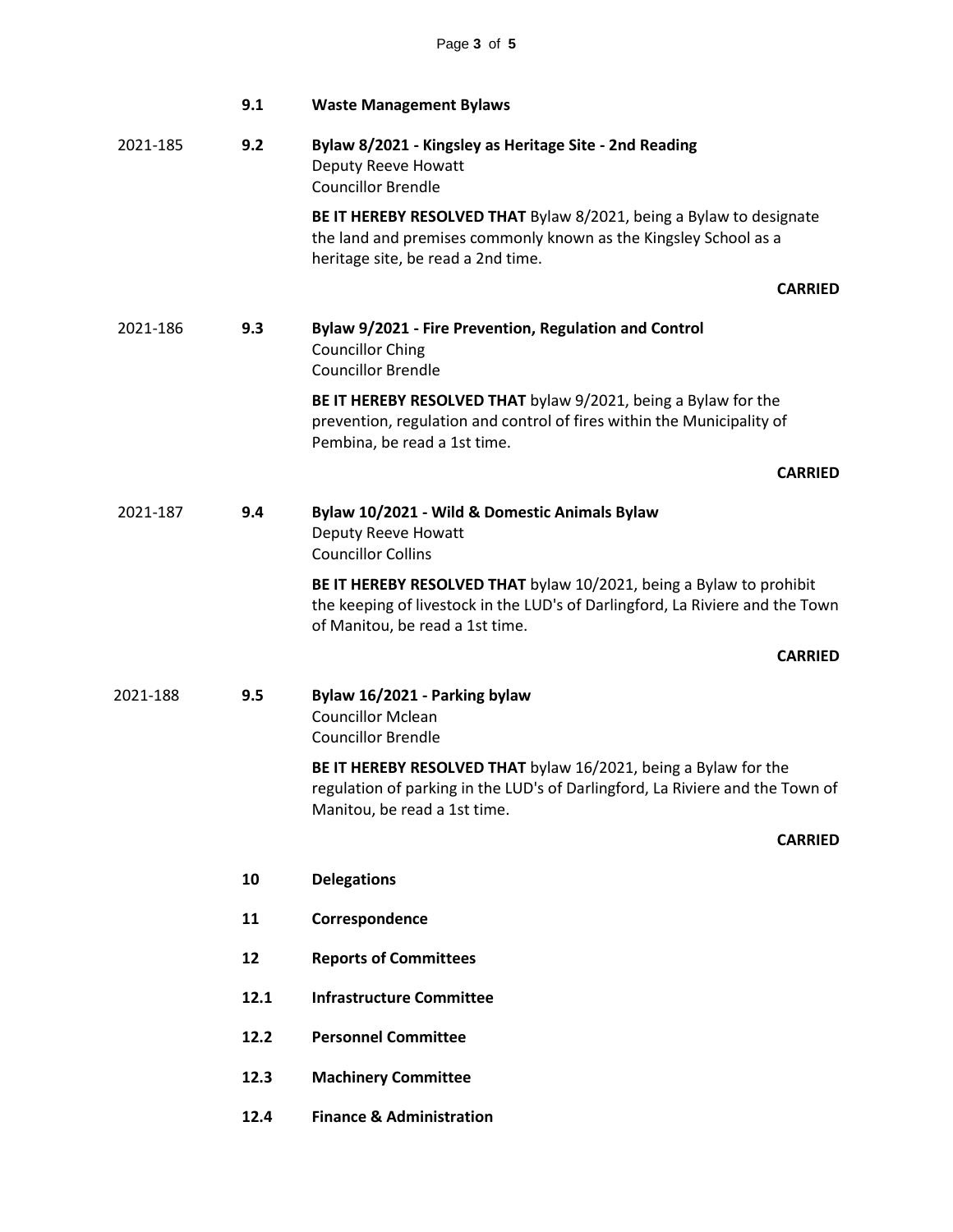- **13 General or Other Business**
- **13.1 RCMP Meeting**
- **13.2 RCMP Unionization**
- **13.3 AMM Fall Convention**
- 2021-189 **13.4 Tax Additions/Reductions** Councillor Mclean Deputy Reeve Howatt

**BE IT HEREBY RESOLVED THAT** the following additions/reductions as received by the Assessment branch be made to the 2021 tax roll as follows:

\$22,171.92 in added taxes to roll numbers:

8350.000, 12000.000, 13700.000, 25400.000, 26400.000, 31700.000, 31725.000, 31750.000, 31900.000, 40700.000, 102250.000, 117950.000, 136300.000, 139050.000, 139600.000, 142150.000, 142320.000, 150900.000, 154610.000, 163800.000, 180850.000, 182900.000, 186850.000, 218100.000, 218150.000, 314700.000, 324150.000, 324250.000, 331900.000, 343720.000, 343730.000

\$12,144.57 in tax reductions to roll numbers:

8300.000, 25400.000, 31700.000, 31900.000, 40700.000, 91300.000, 102250.000, 115900.000, 117900.000, 136500.000, 136550.000, 142300.000, 153500.000, 153600.000, 171600.000, 171700.000, 179500.000, 186800.000, 201600.000, 206200.000, 218100.000, 314700.000, 343720.000

## **CARRIED**

## 2021-190 **13.5 Let's Camp Agreement**

Councillor Mclean Councillor Ching

**BE IT HEREBY RESOLVED THAT** the Municipality of Pembina enter into an agreement with Let's Camp for the implementation for campground booking software.

**CARRIED**

- **13.6 Arena Donation Request**
- **14 Petitions/Notice of Motion**
- **15 In Camera**